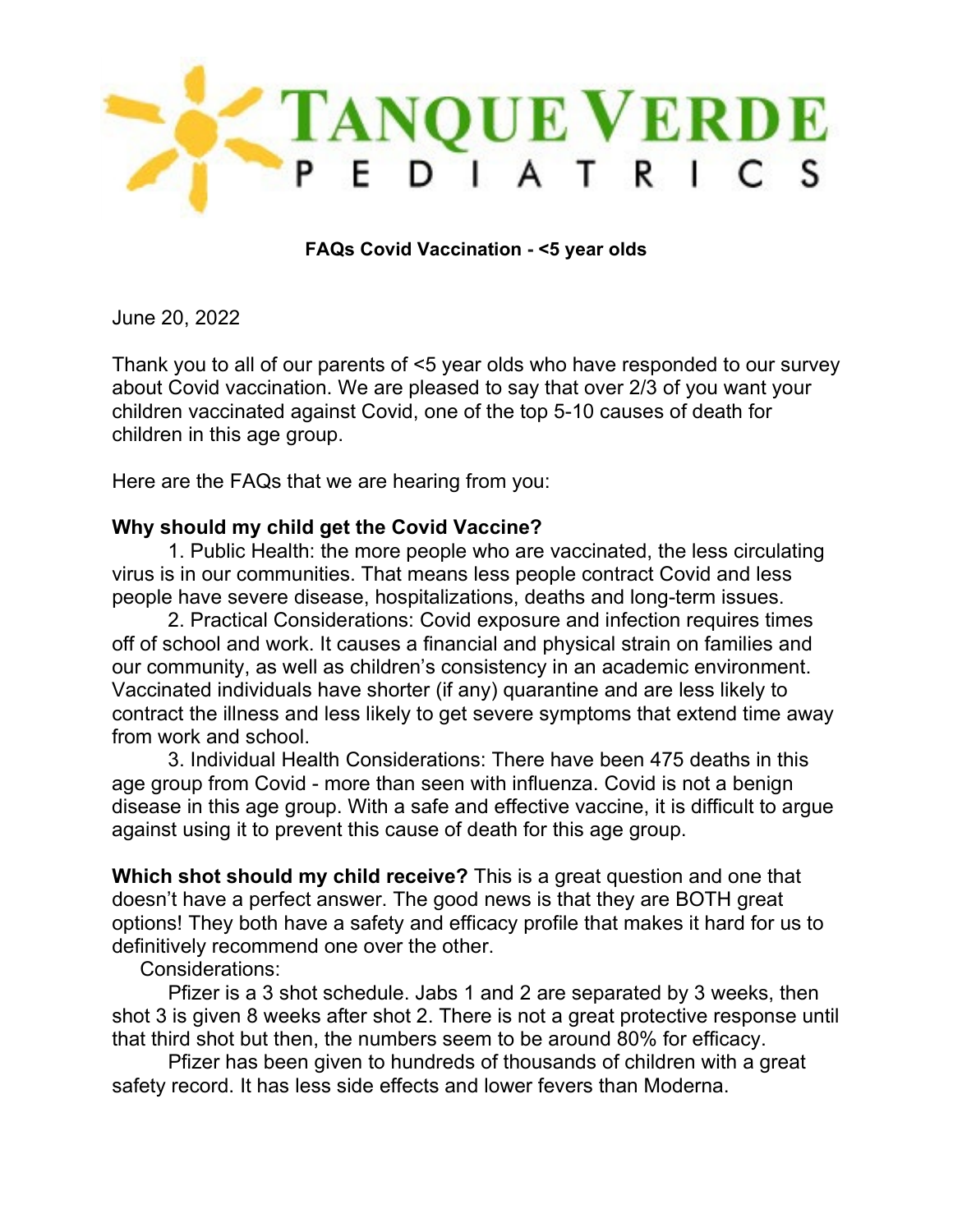Moderna is a 2 shot schedule. Jabs 1 and 2 are separated by 4 weeks. The efficacy after shot 2 is 40-50%. There is expected to be a booster later this season.

Moderna has a slightly higher side effect profile than Pfizer with about 10% of kids getting fever, fatigue, sleepiness, soreness as the most common side effects - still a VERY safe vaccine.

So you can see that there are considerations to weigh. If you wish your child to have immunity that is QUICKER due to imminent school or ongoing risk, consider Moderna. If you are less worried about the timing, but your child tends to be a fever producer, consider Pfizer.

We have no real preference for your children and are encouraged to have two great options. Feel free to schedule a consult with your doctor if you want to discuss this further, but as noted, after reviewing the data, we don't have a strong recommendation of one over the other.

**Which will TVP be using?** We will have both vaccines available so parents can get either one at our office.

**When will the shots be available?** We anticipate having the shots by the end of this week with our first shot clinics being either this weekend or next week. We will send out a message to our parents of <5 year olds when we have the vaccines in hand.

**When do we let TVP know which shot we want for our child/children?** When you schedule your appointment, we will be asking which shot you want your child to have. If you do not know, please ask for a consultation with your pediatrician. This can be done with a telemedicine appointment.

**What should I bring to my appointment?** You should bring your filled out consent form (see our website) and a mask for you and your children >2.

**Is there a waiting period after the shot?** Yes. Just like the >5 yr shots, there is a 15-30 minute waiting time (depending on your child's medical history) after receiving the shot. This will take place inside our office.

**Can my child get their shot with the other routine childhood shots?** Not yet. Though we anticipate that this is safe, there are no recommendations or information on this combination yet, so we will time your child's Covid shot when they do not need other childhood immunizations.